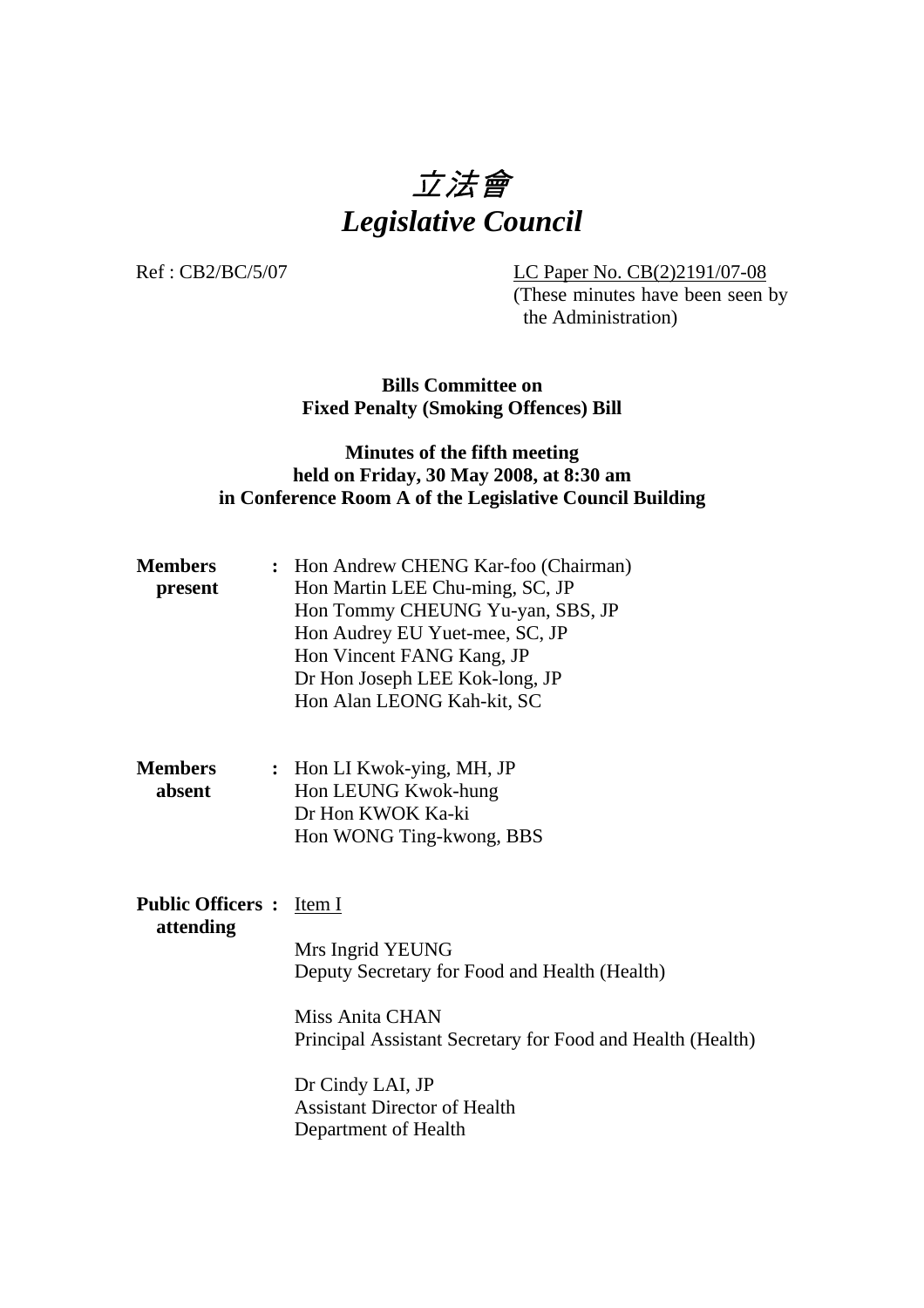|                               | Mr Sunny CHAN<br>Senior Assistant Law Draftsman<br>Department of Justice<br>Dr Christine WONG<br><b>Head of Tobacco Control Office</b> |
|-------------------------------|----------------------------------------------------------------------------------------------------------------------------------------|
|                               | Department of Health                                                                                                                   |
| <b>Clerk</b> in<br>attendance | : Miss Mary SO<br>Chief Council Secretary (2) 5                                                                                        |
| <b>Staff</b> in<br>attendance | : Miss Winnie LO<br><b>Assistant Legal Adviser 7</b>                                                                                   |
|                               | Ms Janet SHUM<br>Senior Council Secretary (2)8                                                                                         |
|                               |                                                                                                                                        |

#### Action

## **I. Meeting with the Administration**

The Bills Committee deliberated (index of proceedings attached at **Annex**).

Clause-by-clause examination of the Bill

2. The Administration was requested to provide a response in writing to the following issues raised by members at the meeting -

- (a) to specify the Authority and the list of public officers authorised to exercise the powers and perform the duties under the Bill in a schedule to the Bill, as had been done in the Fixed Penalty (Public Cleanliness Offences) Ordinance (Cap. 570), to enable scrutiny by the Legislative Council;
- (b) to consider replacing "有關的人" referred to in clause 3(2) of the Chinese text of the Bill with "該人";
- (c) to explain why an offender would be liable on conviction to a fine at level 3 (\$10,000) for failing to comply with a requirement without reasonable excuse under clause 4(2) of the Bill, as opposed to a fine at level 2 (\$5,000) for a similar offence in Cap. 570;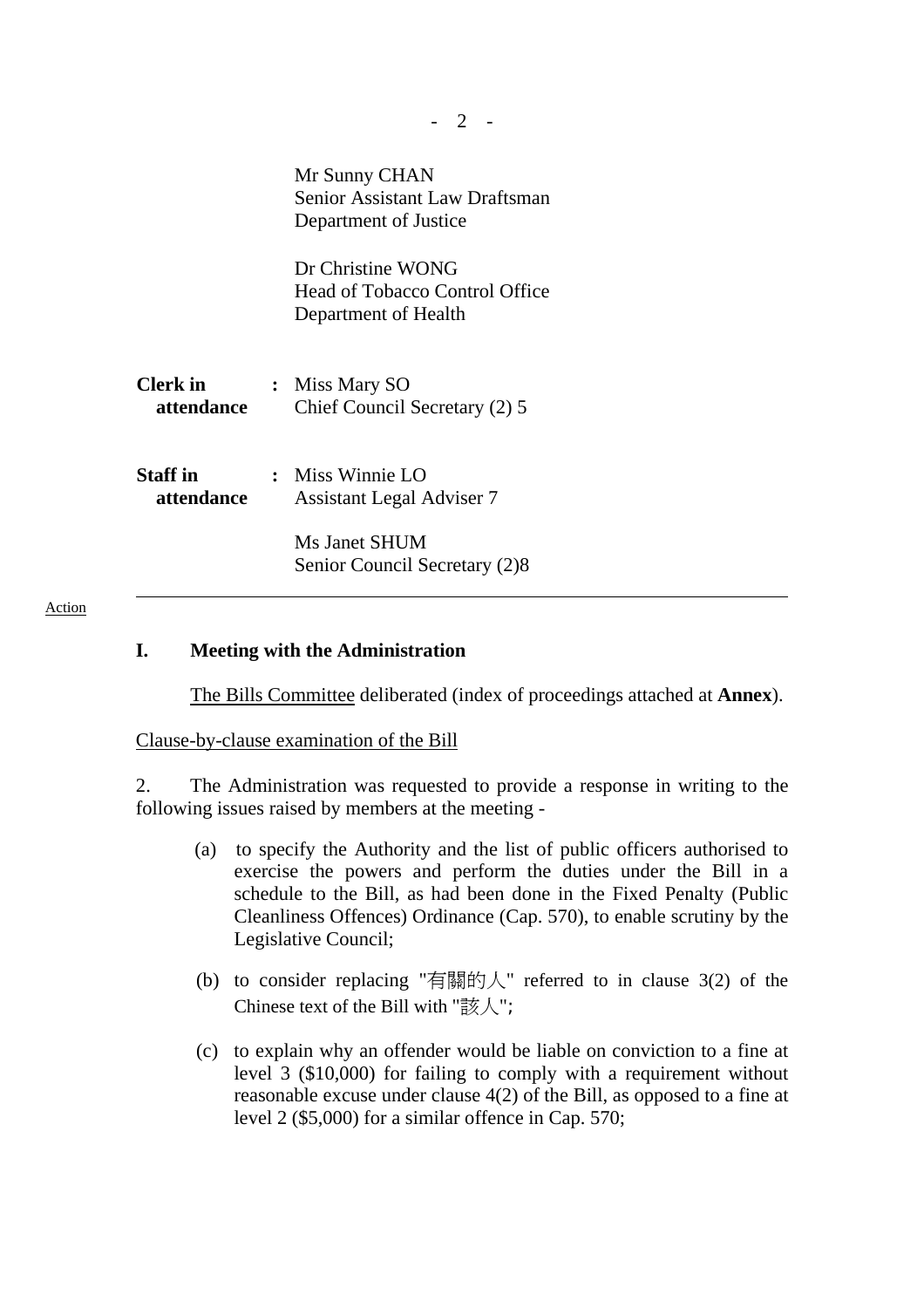- (d) to confirm whether the Government policy of empowering public officers to require members of the public to produce proof of identification for inspection had been expanded from the original purpose of detecting illegal immigrants to facilitating various enforcement works of the Government such as issuing fixed penalty notices for smoking offences, if so, the reasons concerned;
- (e) to consider replacing the word "may" referred to in clause 6(2) of the Bill with "shall" to ensure consistency in enforcement;
- (f) to specify the considerations for withdrawing a notice of fixed penalty under clause 7 of the Bill; and
- (g) to consider deleting the word "so" referred to in clause  $9(3)(c)$  of the Bill to better align with the meaning of the Chinese text of that clause.

3. The Administration also undertook to provide the following information requested by members in writing -

- (a) whether there was any person holding a Vietnamese refugee card in Hong Kong, if so, the number involved; and
- (b) what was the penalty for supplying a false or misleading "proof of identity" referred to in section 17B of the Immigration Ordinance (Cap. 115).
- 4. Members noted the Administration's plan
	- (a) to amend clause 10(2) of the Bill, as under clause 8 of the Bill, an application to be made to the magistrate for a court order to recover the defaulted payment of the fixed penalty could be made by a person other than the Authority;
	- (b) to replace "的2天前" referred to clause  $13(2)$  of the Chinese text of the Bill by "不少於2天前" to tally better with "not less than 2 days" in the English text of the same; and
	- (c) to amend the Schedule to the Bill by replacing section 3(2) and section 4(1) of the Smoking (Public Health) Ordinance (Cap. 371) in column 2 of the Schedule with section 7(1) of Cap. 371 (as section 7(1) is the provision which creates the offence of a contravention of section 3(2) or section 4(1) of that Ordinance) and to make the necessary consequential changes to that Schedule.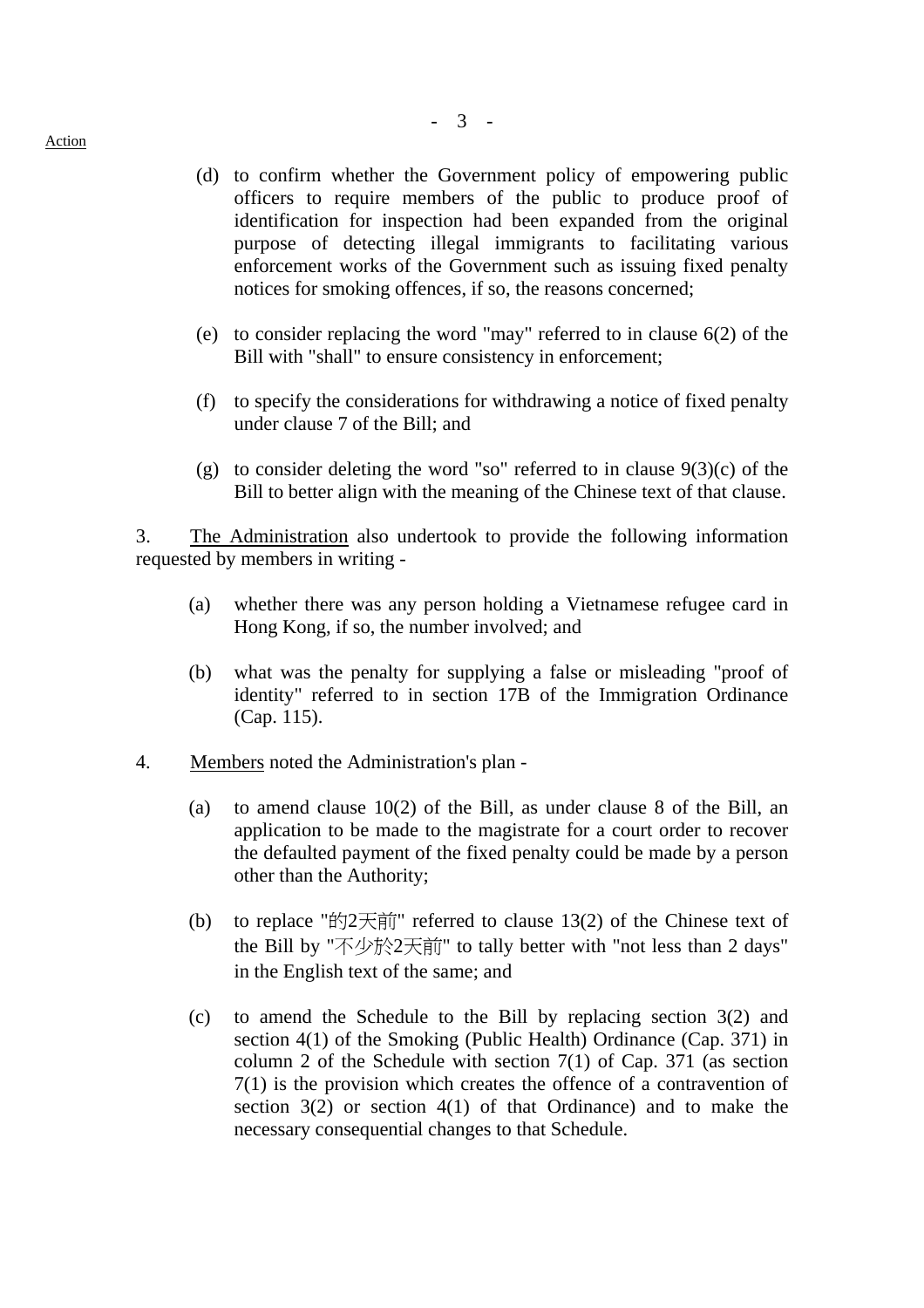# **II. Date of next meeting**

5. The next meeting originally scheduled for 2 June 2008 at 8:30 am would be cancelled to allow more time for the Administration to prepare responses to issues at this and previous meetings.

(*Post-meeting note:* The next meeting was re-scheduled to 5 June 2008 at 10:45 am.)

6. There being no other business, the meeting ended at 10:25 am.

Council Business Division 2 Legislative Council Secretariat 6 June 2008

#### Action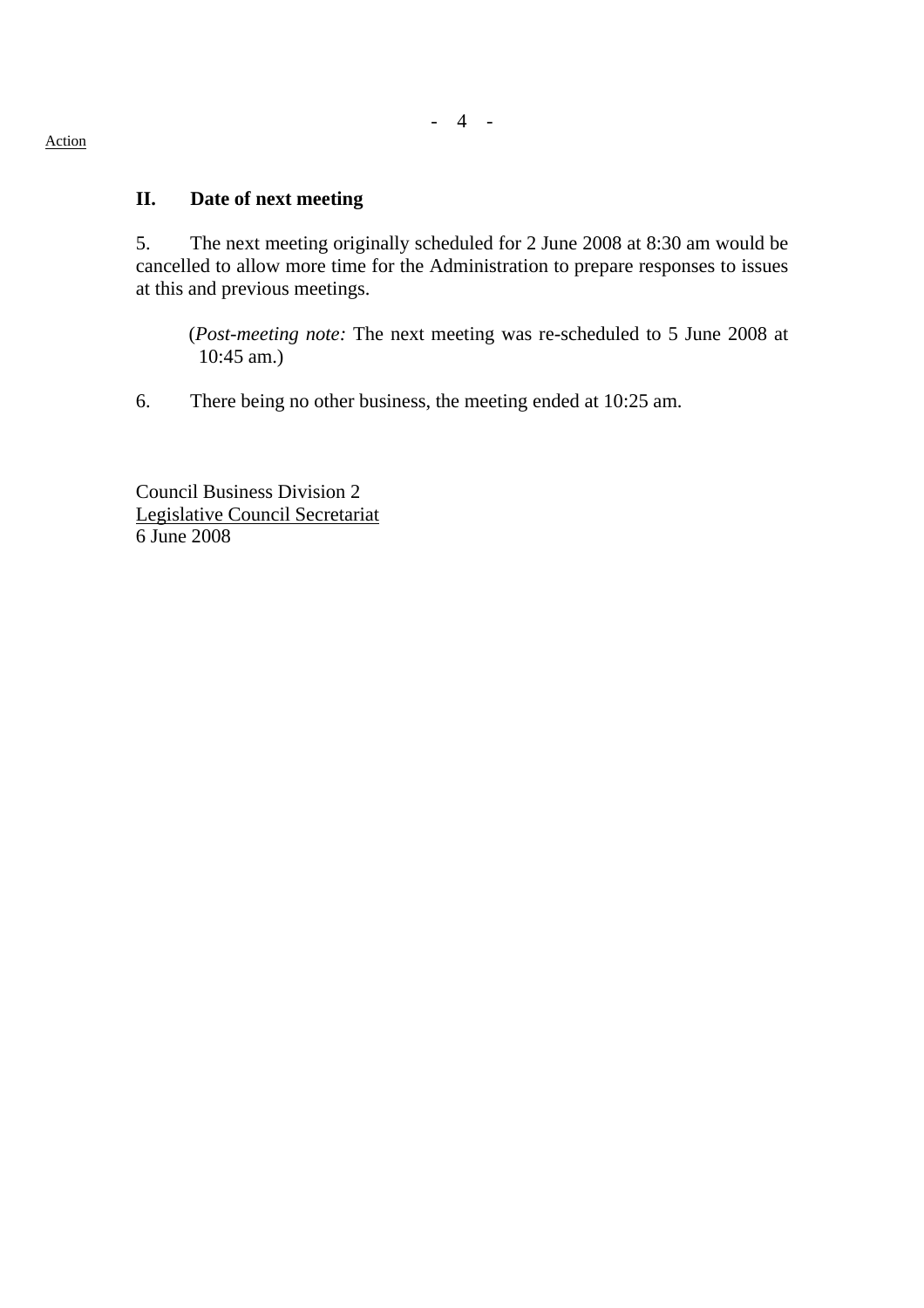## **Proceedings of the meeting of Bills Committee on Fixed Penalty (Smoking Offences) Bill on Friday, 30 May 2008, at 8:30 am in Conference Room A of the Legislative Council Building**

| <b>Time marker</b> | <b>Speaker</b>                             | <b>Subject</b>                                                                                                                                                                                                                                                                                                                                                                                                                                                            | <b>Action</b><br>required                                      |
|--------------------|--------------------------------------------|---------------------------------------------------------------------------------------------------------------------------------------------------------------------------------------------------------------------------------------------------------------------------------------------------------------------------------------------------------------------------------------------------------------------------------------------------------------------------|----------------------------------------------------------------|
| $000000 - 000125$  | Chairman                                   | Opening remarks                                                                                                                                                                                                                                                                                                                                                                                                                                                           |                                                                |
| 000126 - 000317    | Admin                                      | Administration's response to issues raised at the<br>meeting on 23 May 2008 (LC Paper No.<br>$CB(2)2111/07-08(01))$ concerning conversion of<br>non-civil service contract Tobacco Control<br>Inspectors positions into civil service positions                                                                                                                                                                                                                           |                                                                |
| 000318 - 000424    | Chairman<br>Admin                          | The Administration would provide responses in<br>writing to issues raised by members at the<br>previous meetings                                                                                                                                                                                                                                                                                                                                                          | (Admin to<br>provide<br>written<br>responses)                  |
| 000425 -002106     | Chairman<br>Mr Martin LEE                  | Clause-by-clause examination of the Bill                                                                                                                                                                                                                                                                                                                                                                                                                                  |                                                                |
|                    | Admin                                      | Clause 1- Short title and commencement                                                                                                                                                                                                                                                                                                                                                                                                                                    |                                                                |
|                    |                                            | Clause 2 - Interpretation                                                                                                                                                                                                                                                                                                                                                                                                                                                 |                                                                |
|                    |                                            | Members noted the Administration's plan to<br>amend the Schedule to the Bill by replacing<br>section $3(2)$ and section $4(1)$ of the Smoking<br>(Public Health) Ordinance (Cap. 371) in column<br>2 of the Schedule with section $7(1)$ of Cap. 371<br>(as section $7(1)$ is the provision which creates the<br>offence of a contravention of section $3(2)$ or<br>section $4(1)$ of that Ordinance) and to make the<br>necessary consequential changes to that Schedule |                                                                |
| 002107 - 003011    | Admin<br>Chairman<br>Mr Martin LEE<br>ALA7 | Clause 3 - Fixed penalty notice given by public<br>officer                                                                                                                                                                                                                                                                                                                                                                                                                |                                                                |
|                    |                                            | The Administration was requested to consider<br>replacing "有關的人" referred to in clause 3(2)<br>of the Chinese text of the Bill with "該人"                                                                                                                                                                                                                                                                                                                                  | $\checkmark$<br>(Admin to<br>provide a<br>written<br>response) |
| 003012 - 004359    | Admin<br>Chairman                          | Clause 4 - Power of inspecting proof of identity                                                                                                                                                                                                                                                                                                                                                                                                                          |                                                                |
|                    | Mr Martin LEE                              | The Administration was requested -                                                                                                                                                                                                                                                                                                                                                                                                                                        |                                                                |
|                    |                                            | (a) to confirm whether the Government policy of<br>empowering public officers to require<br>members of the public to produce proof of<br>identification for inspection had been<br>expanded from the original purpose of<br>detecting illegal immigrants to facilitating<br>various enforcement<br>works<br>of<br>the<br>Government such as issuing fixed penalty<br>notices for smoking offences, if so, the<br>reasons concerned; and                                   | ✓<br>(Admin to<br>provide<br>written<br>responses)             |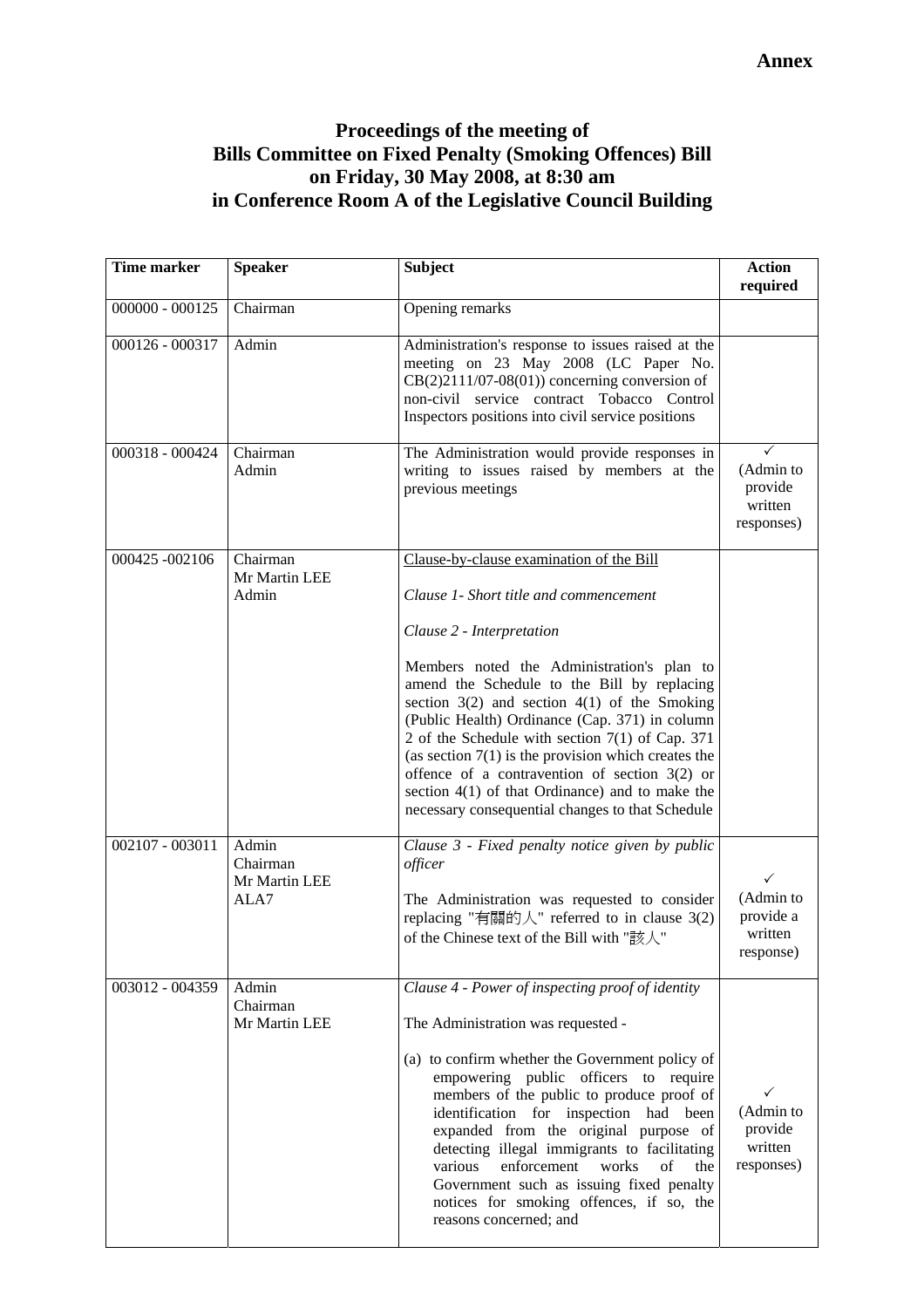| <b>Time marker</b> | <b>Speaker</b>                                              | <b>Subject</b>                                                                                                                                                                                                                                                                                                                                                     | <b>Action</b><br>required                                      |
|--------------------|-------------------------------------------------------------|--------------------------------------------------------------------------------------------------------------------------------------------------------------------------------------------------------------------------------------------------------------------------------------------------------------------------------------------------------------------|----------------------------------------------------------------|
|                    |                                                             | (b) to explain why an offender would be liable<br>on conviction to a fine at level $3$ (\$10,000)<br>for failing to comply with a requirement<br>without reasonable excuse under clause 4(2)<br>of the Bill, as opposed to a fine at level 2<br>$(\$5,000)$ for a similar offence in the Fixed<br>Penalty (Public Cleanliness<br>Offences)<br>Ordinance (Cap. 570) |                                                                |
|                    |                                                             | The Administration was also requested to provide<br>the information on whether there was any person<br>holding a Vietnamese refugee card in Hong<br>Kong, if so, the number involved                                                                                                                                                                               |                                                                |
| 004400 - 004514    | Admin<br>Mr Martin LEE<br>Chairman                          | Clause 5 - Supply of false information<br>Administration undertook to<br>The<br>provide<br>information on the penalty for supplying a false<br>or misleading "proof of identity" referred to in<br>section 17B of the Immigration Ordinance<br>(Cap. 115)                                                                                                          | ✓<br>(Admin to<br>provide a<br>written<br>response)            |
| 004515 - 010904    | Admin<br>Chairman<br>ALA7<br>Mr Martin LEE<br>Mr Alan LEONG | Clause 6 - Further fixed penalty notice served by<br>Authority<br>The Administration was requested to consider<br>replacing the word "may" referred to in clause<br>$6(2)$ of the Bill with "shall" to ensure consistency<br>in enforcement                                                                                                                        | $\checkmark$<br>(Admin to<br>provide a<br>written<br>response) |
| 010905 - 011659    | Admin<br>Mr Martin LEE<br>Chairman                          | Clause 7 - Withdrawal of notice of fixed penalty<br>The Administration was requested to specify the<br>considerations for withdrawing a notice of fixed<br>penalty under clause 7 of the Bill                                                                                                                                                                      | $\checkmark$<br>(Admin to<br>provide a<br>written<br>response) |
| 011700 - 012132    | Admin                                                       | Clause 8 - Recovery of fixed penalty                                                                                                                                                                                                                                                                                                                               |                                                                |
| 012133 - 012819    | Admin<br>Mr Martin LEE                                      | Clause 9 - Proof produced for application under<br>section 8<br>The Administration was requested to consider<br>deleting the word "so" referred to in clause<br>$9(3)(c)$ of the Bill to better align with the<br>meaning of the Chinese text of that clause                                                                                                       | (Admin to<br>provide a<br>written<br>response)                 |
| 012820 - 014009    | Admin<br>Chairman                                           | Clause 10 - Review of order<br>Members noted the Administration's plan to<br>amend clause $10(2)$ of the Bill, as under clause 8<br>of the Bill, an application to be made to the<br>magistrate for a court order to recover the<br>defaulted payment of the fixed penalty could be<br>made by a person other than the Authority                                   |                                                                |
| 014010 - 014316    | Admin                                                       | Clause 11 - Service of summons of proceedings<br>Clause 12 - Additional penalty imposed in<br>proceedings on liability                                                                                                                                                                                                                                             |                                                                |